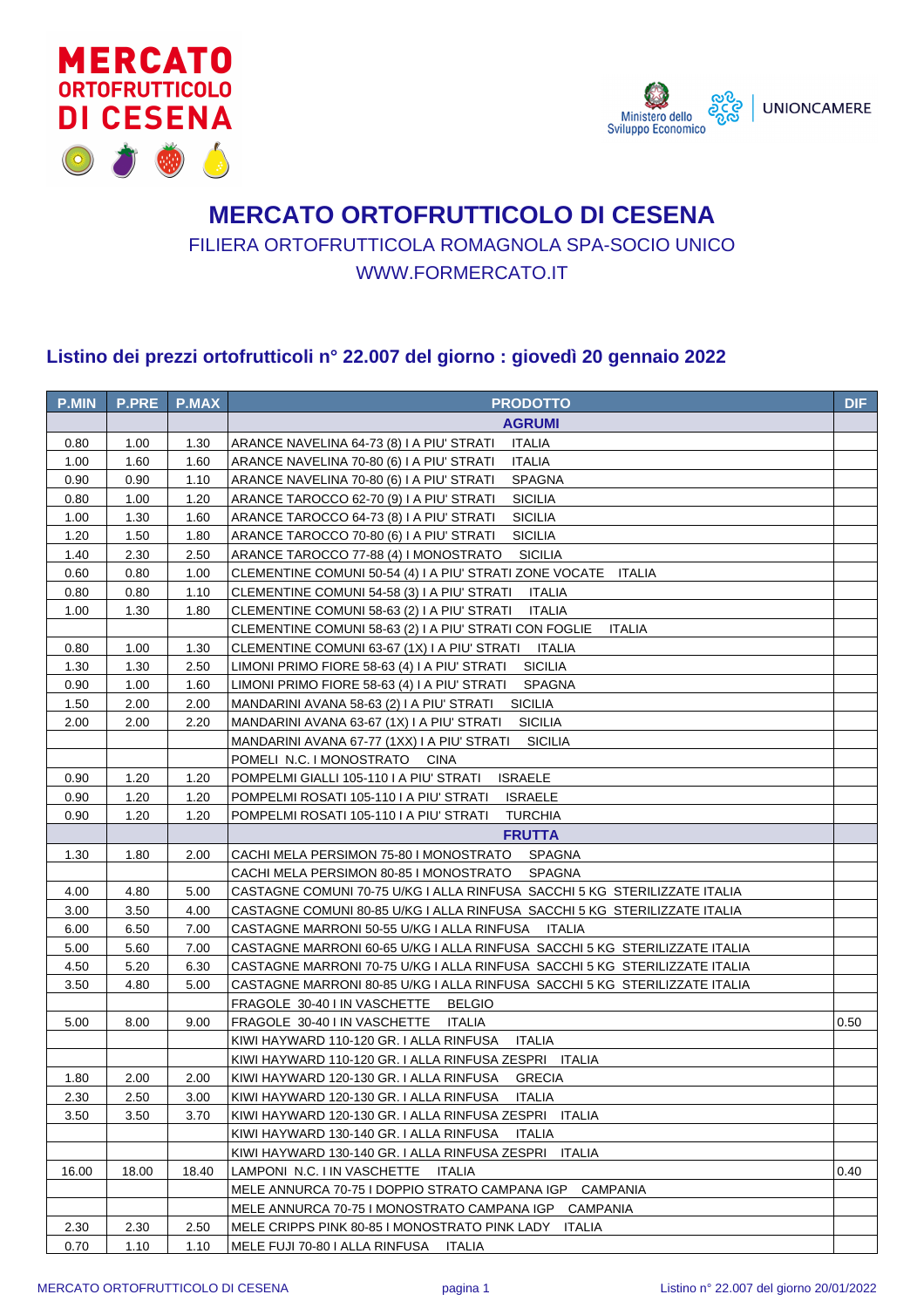| <b>P.MIN</b> | <b>P.PRE</b> | <b>P.MAX</b> | <b>PRODOTTO</b>                                                            | <b>DIF</b> |
|--------------|--------------|--------------|----------------------------------------------------------------------------|------------|
|              |              |              | MELE FUJI 80-85 I MONOSTRATO MARLENE A.A. IGP ALTO ADIGE                   |            |
| 1.60         | 1.60         | 2.00         | MELE FUJI 80-85 I MONOSTRATO MELA PIU' EMILIA ROMAGNA                      |            |
| 1.30         | 1.30         | 1.50         | MELE GOLDEN DELICIOUS 75-80 I MONOSTRATO MELINDA VAL DI NON DOP TRENTINO   |            |
|              |              |              | MELE GOLDEN DELICIOUS 80-85 I MONOSTRATO MARLENE A.A. IGP ALTO ADIGE       |            |
| 1.50         | 1.60         | 1.80         | MELE GOLDEN DELICIOUS 80-85 I MONOSTRATO MELINDA VAL DI NON DOP TRENTINO   |            |
| 1.40         | 1.50         | 1.60         | MELE GRANNY SMITH 80-85 I MONOSTRATO MARLENE A.A. IGP ALTO ADIGE           |            |
| 0.80         | 0.80         | 0.95         | MELE MORGENDUFT 80-90   ALLA RINFUSA ITALIA                                |            |
|              |              |              | MELE NICOTER 80-85 I MONOSTRATO KANZI ALTO ADIGE                           |            |
| 1.30         | 1.80         | 1.90         | MELE RENETTA DEL CANADA 80-85 I MONOSTRATO MELINDA VAL DI NON DOP TRENTINO |            |
|              |              |              | MELE SCILATE 80-85 I MONOSTRATO ENVY ALTO ADIGE                            |            |
| 1.20         | 1.30         | 1.40         | MELE STARK DELICIOUS 80-85 I MONOSTRATO MARLENE A.A. IGP ALTO ADIGE        |            |
| 1.40         | 1.60         | 2.50         | MELOGRANI 80-90 I MONOSTRATO ITALIA                                        |            |
|              |              |              | MELOGRANI 80-90 I MONOSTRATO TURCHIA                                       |            |
| 15.50        | 16.00        | 16.00        | MIRTILLI N.C. I IN VASCHETTE PERU'                                         |            |
|              |              |              | MORE DI ROVO N.C. I IN VASCHETTE ITALIA                                    |            |
| 2.00         | 2.20         | 2.20         | PERE ABATE FETEL 65-70 I MONOSTRATO 18 PZ. (30X50)<br>EMILIA ROMAGNA       |            |
| 2.40         | 2.50         | 2.50         | PERE ABATE FETEL 70-75 I MONOSTRATO 16 PZ. (30X50)<br>EMILIA ROMAGNA       |            |
| 2.60         | 3.20         | 3.80         | PERE ABATE FETEL 75-80 I MONOSTRATO 14 PZ. (30X50)<br>EMILIA ROMAGNA       |            |
|              |              |              | PERE CONFERENCE 70-80   ALLA RINFUSA OLANDA                                |            |
| 2.40         | 3.20         | 4.00         | PERE DECANA COMIZIO 80-85 I VERTICALE 12 PZ. (30X40)<br>EMILIA ROMAGNA     |            |
| 1.80         | 2.20         | 2.30         | PERE DECANA COMIZIO 80-90 I ALLA RINFUSA OLANDA                            |            |
| 2.00         | 2.50         | 3.00         | PERE KAISER 75-80 I MONOSTRATO 18 PZ. (30X50)<br><b>EMILIA ROMAGNA</b>     |            |
| 2.20         | 2.80         | 3.50         | PERE KAISER 80-85 I MONOSTRATO 16 PZ. (30X50)<br>EMILIA ROMAGNA            |            |
| 2.20         | 2.50         | 2.80         | PERE MAX RED BARTLETT 75-80 I MONOSTRATO 18 PZ. (30X50) EMILIA ROMAGNA     |            |
| 1.80         | 2.00         | 2.00         | PERE WILLIAM 70-75 I MONOSTRATO 20 PZ. (30X50)<br>EMILIA ROMAGNA           |            |
| 2.20         | 2.30         | 2.80         | PERE WILLIAM 75-80 I MONOSTRATO 18 PZ. (30X50)<br><b>EMILIA ROMAGNA</b>    |            |
| 14.50        | 17.60        | 18.00        | RIBES ROSSO N.C. I IN VASCHETTE ITALIA                                     |            |
| 3.00         | 3.00         | 3.50         | SPAGNA<br>UVA DA TAVOLA BIANCA ALEDO N.C. I MONOSTRATO                     |            |
|              |              |              | UVA DA TAVOLA BIANCA TIMPSON N.C. I MONOSTRATO<br>PERU'                    |            |
| 3.40         | 3.40         | 3.50         | UVA DA TAVOLA ROSATA RED GLOBE N.C. I MONOSTRATO<br>PERU'                  |            |
|              |              |              | <b>ORTAGGI</b>                                                             |            |
|              |              |              | AGLI BIANCHI N.C. I IN TRECCE FRANCIA                                      |            |
| 3.80         | 4.00         | 6.00         | ITALIA<br>AGLI BIANCHI N.C. I IN TRECCE                                    |            |
| 3.00         | 3.00         | 3.40         | AGLI BIANCHI N.C. I ALLA RINFUSA SPAGNA                                    |            |
|              |              |              | AGLI BIANCHI N.C. I TRE PEZZI<br>SPAGNA                                    |            |
|              |              |              | <b>FRANCIA</b><br>AGLI ROSA 60-80 I MONOSTRATO                             |            |
| 0.50         | 0.50         | 0.60         | BASILICO N.C. I IN MAZZI MAZZO ITALIA                                      |            |
|              |              |              | BATATE N.C. I ALLA RINFUSA ITALIA                                          |            |
| 1.20         | 1.50         | 2.20         | BIETOLE DA COSTA N.C. I A PIU' STRATI<br>ITALIA                            |            |
| 1.10         | 2.30         | 2.50         | BIETOLE DA FOGLIA (ERBETTE) N.C. I IN MAZZI A PIU' STRATI<br><b>ITALIA</b> |            |
|              |              |              | CARCIOFI CON SPINE 7.5-9 CM I A PIU' STRATI CAD. SARDEGNA                  |            |
| 0.60         | 0.80         | 1.00         | CARCIOFI ROMANESCO 9-11 CM I A PIU' STRATI CAD. ITALIA                     |            |
| 0.20         | 0.35         | 0.70         | CARCIOFI VIOLETTO SENZA SPINE 7.5-9 CM I A PIU' STRATI CAD. ITALIA         |            |
| 0.20         | 0.35         | 0.80         | CARCIOFI VIOLETTO TEMA 7.5-9 CM I A PIU' STRATI CAD. ITALIA                |            |
| 2.00         | 3.00         | 5.00         | CARDI N.C. I A PIU' STRATI IMBIANCATI EMILIA ROMAGNA                       |            |
| 1.60         | 2.00         | 2.50         | CARDI N.C. I A PIU' STRATI IMBIANCATI ITALIA                               |            |
| 0.60         | 0.90         | 0.90         | CAROTE N.C. I ALLA RINFUSA ITALIA                                          |            |
|              |              |              | CAROTE N.C. I IN MAZZI<br>ITALIA                                           |            |
|              |              |              | CAROTE N.C. I VASSOI FILMATI ITALIA                                        |            |
| 1.00         | 1.20         | 1.50         | CAVOLFIORE BIANCO 6 PZ. (30X50) I MONOSTRATO<br>ITALIA                     |            |
| 1.00         | 1.50         | 2.20         | CAVOLFIORE ROMANESCO 6 PZ. (40X60) I MONOSTRATO<br><b>ITALIA</b>           |            |
| 1.50         | 1.50         | 2.00         | CAVOLI BROCCOLI N.C. I MONOSTRATO PUGLIA                                   |            |
| 0.50         | 0.60         | 0.80         | CAVOLI CAPPUCCI BIANCHI 6 PZ. (30X50) I MONOSTRATO<br><b>ITALIA</b>        |            |
| 0.70         | 0.80         | 1.00         | CAVOLI VERZA 6 PZ. (30X50) I MONOSTRATO<br>ITALIA                          |            |
| 1.50         | 1.50         | 1.80         | CETRIOLI 14-21 CM. I A PIU' STRATI ITALIA                                  |            |
|              |              |              | CICORIA CATALOGNA A PUNTARELLE N.C. I A PIU' STRATI<br>ITALIA              |            |
| 0.60         | 1.00         | 2.00         | CICORIA CATALOGNA N.C. I A PIU' STRATI ITALIA                              |            |
| 1.50         | 2.00         | 3.00         | CIME DI RAPA N.C. I IN MAZZI A PIU' STRATI ITALIA                          |            |
| 0.50         | 0.60         | 0.90         | CIPOLLE TONDE BIANCHE N.C. I ALLA RINFUSA SACCHI ITALIA                    |            |
| 0.45         | 0.60         | 0.80         | CIPOLLE TONDE DORATE 60-80   ALLA RINFUSA SACCHI ITALIA                    |            |
| 0.50         | 0.60         | 1.00         | CIPOLLE TONDE ROSSE 60-80   ALLA RINFUSA SACCHI ITALIA                     |            |
| 1.40         | 1.50         | 2.00         | CIPOLLOTTI BIANCHI N.C. I IN MAZZI ITALIA                                  |            |
| 2.20         | 3.50         | 6.00         | CIPOLLOTTI ROSSI DI TROPEA N.C. I IN MAZZI DI TROPEA IGP CALABRIA          |            |
| 3.80         | 6.50         | 7.30         | FAGIOLINI N.C. I ALLA RINFUSA RACCOLTI A MANO ITALIA                       |            |
|              |              |              |                                                                            |            |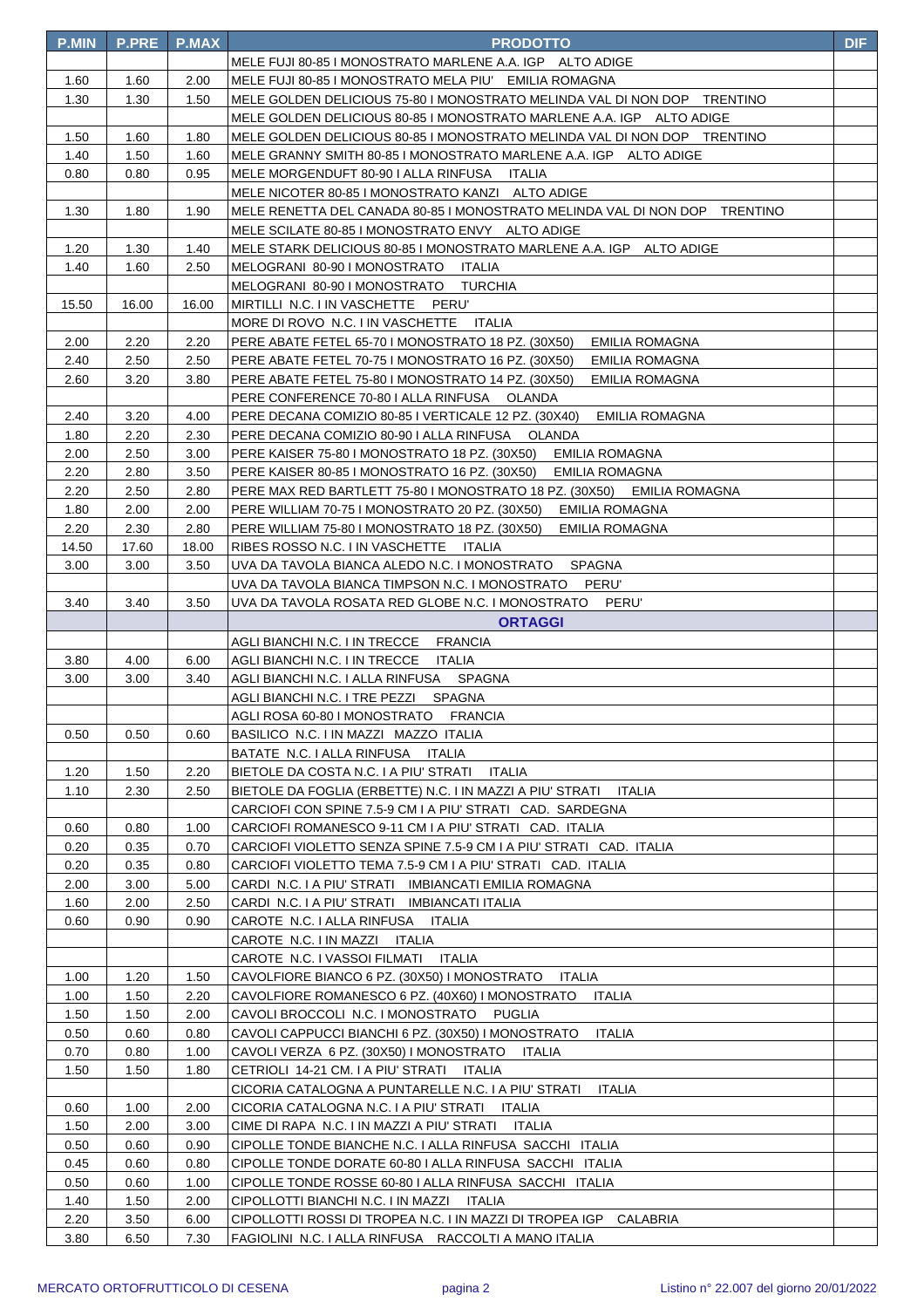| <b>P.MIN</b> | <b>P.PRE</b> | <b>P.MAX</b> | <b>PRODOTTO</b>                                                                                                                 | <b>DIF</b> |
|--------------|--------------|--------------|---------------------------------------------------------------------------------------------------------------------------------|------------|
| 3.00         | 3.50         | 3.50         | FAGIOLINI N.C. I ALLA RINFUSA<br><b>MAROCCO</b>                                                                                 |            |
| 3.50         | 3.50         | 3.80         | FAGIOLINI N.C. I ALLA RINFUSA<br>SENEGAL                                                                                        |            |
|              |              |              | FAGIOLINI PIATTI VERDI N.C. I ALLA RINFUSA MAROCCO                                                                              |            |
|              |              |              | FINOCCHI 10 PZ. (30X50) EXTRA MONOSTRATO ITALIA                                                                                 |            |
| 2.00         | 2.50         | 3.00         | FINOCCHI 10 PZ. (30X50) I MONOSTRATO<br>ITALIA                                                                                  |            |
|              |              |              | FINOCCHI 10 PZ. (30X50) II MONOSTRATO<br>ITALIA                                                                                 |            |
| 0.45         | 0.50         | 0.50         | FIORI DI ZUCCA N.C. I CAD. ITALIA                                                                                               |            |
| 3.40         | 3.50         | 3.60         | FUNGHI PLEUROTUS OSTREATUS N.C. I DOPPIO STRATO<br><b>ITALIA</b>                                                                |            |
| 1.80         | 2.00         | 2.00         | FUNGHI PRATAIOLI BIANCHI 40-50 I MONOSTRATO ITALIA                                                                              |            |
| 1.00         | 2.30         | 2.50         | INDIVIE RICCIA 6 PZ. (30X50) I MONOSTRATO ITALIA                                                                                |            |
| 1.00         | 2.30         | 2.50         | INDIVIE SCAROLA 8 PZ. (30X50) I MONOSTRATO ITALIA                                                                               |            |
| 1.30         | 1.60         | 1.80         | LATTUGHE CAPPUCCIO 6 PZ. (30X50) I MONOSTRATO ITALIA                                                                            |            |
| 1.60         | 1.80         | 2.50         | LATTUGHE GENTILE 8 PZ. (30X50) I MONOSTRATO<br>ITALIA                                                                           |            |
| 1.80         | 1.80         | 2.50         | LATTUGHE ICEBERG 10 PZ. (40X60) I MONOSTRATO FILMATO<br>SPAGNA                                                                  |            |
| 1.80         | 2.00         | 2.50         | LATTUGHE ROMANA 6 PZ. (30X50) I MONOSTRATO ITALIA                                                                               |            |
|              |              |              | LATTUGHE ROMANA 8 PZ. (30X50) I DOPPIO STRATO<br>ITALIA                                                                         |            |
| 1.20         | 2.10         | 2.10         | MELANZANE N.C. I MONOSTRATO ITALIA                                                                                              | 0.10       |
|              |              |              | MELANZANE N.C. I A PIU' STRATI<br>SPAGNA                                                                                        |            |
| 1.70         | 2.00         | 2.30         | MELANZANE CHIARE N.C. I MONOSTRATO ITALIA                                                                                       |            |
| 2.00         | 3.00         | 3.00         | MELANZANE LUNGHE N.C. I A PIU' STRATI<br><b>ITALIA</b>                                                                          | 1.00       |
|              |              |              | MELONI GIALLI INVERNALI 1250-1600 GR. I MONOSTRATO<br><b>BRASILE</b>                                                            |            |
| 0.60         | 0.60         | 0.80         | PATATE P. BIANCA 40-80   ALLA RINFUSA SACCHI ITALIA                                                                             |            |
| 0.45         | 0.60         | 0.80         | PATATE P. GIALLA 40-80   ALLA RINFUSA CASSE ITALIA                                                                              |            |
| 0.45         | 0.60         | 1.00         | PATATE P. GIALLA 40-80 I ALLA RINFUSA SACCHI ITALIA                                                                             |            |
|              |              |              | PATATE P. GIALLA 40-80 I ALLA RINFUSA SACCHI OLANDA                                                                             |            |
| 0.60         | 0.60         | 1.00         | PATATE ROSSE 40-80   ALLA RINFUSA SACCHI ITALIA                                                                                 |            |
| 1.80         | 2.80         | 2.80         | PEPERONI LUNGHI GIALLI N.C. I MONOSTRATO<br><b>SICILIA</b>                                                                      |            |
| 2.00         | 2.80         | 2.80         | PEPERONI LUNGHI ROSSI N.C. I MONOSTRATO<br><b>SICILIA</b>                                                                       |            |
| 1.20         | 1.70         | 1.90         | PEPERONI QUADRATI GIALLI GG (90-110) I ALLA RINFUSA<br>SPAGNA                                                                   |            |
| 1.20         | 1.70         | 1.90         | PEPERONI QUADRATI ROSSI GG (90-110) I ALLA RINFUSA<br><b>SPAGNA</b>                                                             |            |
|              |              |              | POMODORI CILIEGINI MEDI I A PIU' STRATI ITALIA                                                                                  |            |
| 3.00         | 3.10         | 3.50         | POMODORI CILIEGINI PICCOLI I A PIU' STRATI<br><b>SICILIA</b>                                                                    |            |
| 2.20         | 3.40         | 3.80         | POMODORI COSTOLUTI TIPO MARINDA 57-67 I DOPPIO STRATO<br><b>SICILIA</b>                                                         |            |
| 2.00         | 2.40         | 3.80         | POMODORI CUORE DI BUE VERDI 82-102 I MONOSTRATO<br>ITALIA                                                                       |            |
| 2.40         | 4.00         | 4.00         | POMODORI DATTERINI N.C. I DOPPIO STRATO<br>ITALIA                                                                               |            |
| 2.00         | 3.00         | 3.50         | POMODORI TIPO PICCADILLY N.C. I A PIU' STRATI<br>ITALIA                                                                         |            |
|              |              |              | POMODORI TONDI LISCI ROSSI 67-82 I DOPPIO STRATO MAROCCO                                                                        |            |
| 1.50         | 2.30         | 3.00         | POMODORI TONDI LISCI ROSSI A GRAPPOLO 67-82 I DOPPIO STRATO<br><b>ITALIA</b>                                                    |            |
| 1.20         | 1.90         | 2.00         | POMODORI TONDI LISCI ROSSI A GRAPPOLO 67-82 I DOPPIO STRATO<br><b>SPAGNA</b><br>POMODORI TONDO SARDO N.C. I ALLA RINFUSA ITALIA |            |
|              |              |              | PORRI 40-60   ALLA RINFUSA<br>ITALIA                                                                                            |            |
| 1.50         | 1.80         | 2.20         | PORRI 40-60 I ALLA RINFUSA<br>OLANDA                                                                                            |            |
| 2.30         |              |              | PREZZEMOLI N.C. I IN MAZZI                                                                                                      |            |
| 2.00         | 2.50<br>3.00 | 3.50<br>4.00 | ITALIA<br>RADICCHIO CICORINO MISTO N.C. I ALLA RINFUSA<br>ITALIA                                                                |            |
| 1.50         | 1.80         | 2.50         | RADICCHIO ROSSO LUNGO PRECOCE 12 PZ. (30X50) I MONOSTRATO<br><b>ITALIA</b>                                                      |            |
|              |              |              | RADICCHIO ROSSO SEMILUNGO 18 PZ. (30X50) I MONOSTRATO<br>VENETO                                                                 |            |
| 4.00         | 6.50         | 6.50         | RADICCHIO ROSSO TARDIVO N.C. I MONOSTRATO VENETO                                                                                |            |
| 1.00         | 1.30         | 1.50         | RADICCHIO ROSSO TONDO 12 PZ. (30X50) I MONOSTRATO<br>ITALIA                                                                     |            |
| 1.50         | 2.50         | 3.50         | RADICCHIO VARIEGATO N.C. I MONOSTRATO ITALIA                                                                                    |            |
| 0.25         | 0.35         | 0.60         | RAVANELLI TONDI ROSSI N.C. I 10 MAZZI MAZZO ITALIA                                                                              |            |
|              |              |              | ROSMARINO N.C. I ALLA RINFUSA ITALIA                                                                                            |            |
| 0.18         | 0.30         | 3.00         | RUCOLA SELVATICA N.C. I ALLA RINFUSA<br>ITALIA                                                                                  |            |
|              |              |              | SALVIA N.C. I ALLA RINFUSA ITALIA                                                                                               |            |
|              |              |              | SCALOGNO COMUNE N.C. I ALLA RINFUSA RETE FRANCIA                                                                                |            |
| 0.60         | 0.80         | 0.90         | SEDANI DA COSTA VERDI MEDI I DOPPIO STRATO<br>ITALIA                                                                            |            |
| 1.00         | 1.10         | 1.20         | SEDANI DA COSTA VERDI MEDI I MONOSTRATO<br>ITALIA                                                                               |            |
| 2.50         | 3.50         | 3.50         | SPINACI RICCI N.C. I ALLA RINFUSA<br>ITALIA                                                                                     | 0.30       |
| 2.00         | 2.00         | 2.50         | TOPINAMBUR N.C. I ALLA RINFUSA<br><b>ITALIA</b>                                                                                 |            |
| 0.60         | 0.80         | 0.80         | ZUCCHE LUNGHE VIOLINA MEDIE I MONOSTRATO<br><b>ITALIA</b>                                                                       |            |
| 0.60         | 0.90         | 1.10         | ZUCCHE TONDE DELICA MEDIE I MONOSTRATO<br>ITALIA                                                                                |            |
| 2.50         | 3.10         | 3.50         | ZUCCHINE CHIARE LUNGHE 14-21 CM. I A PIU' STRATI<br>ITALIA                                                                      |            |
| 2.50         | 2.70         | 3.50         | ZUCCHINE SCURE LUNGHE 14-21 CM. I A PIU' STRATI<br><b>ITALIA</b>                                                                | -0.30      |
| 1.00         | 2.50         | 2.50         | <b>MAROCCO</b><br>ZUCCHINE SCURE LUNGHE 14-21 CM. I A PIU' STRATI                                                               | 1.00       |
|              |              |              | ZUCCHINE SCURE LUNGHE 21-28 CM. I A PIU' STRATI<br>ITALIA                                                                       |            |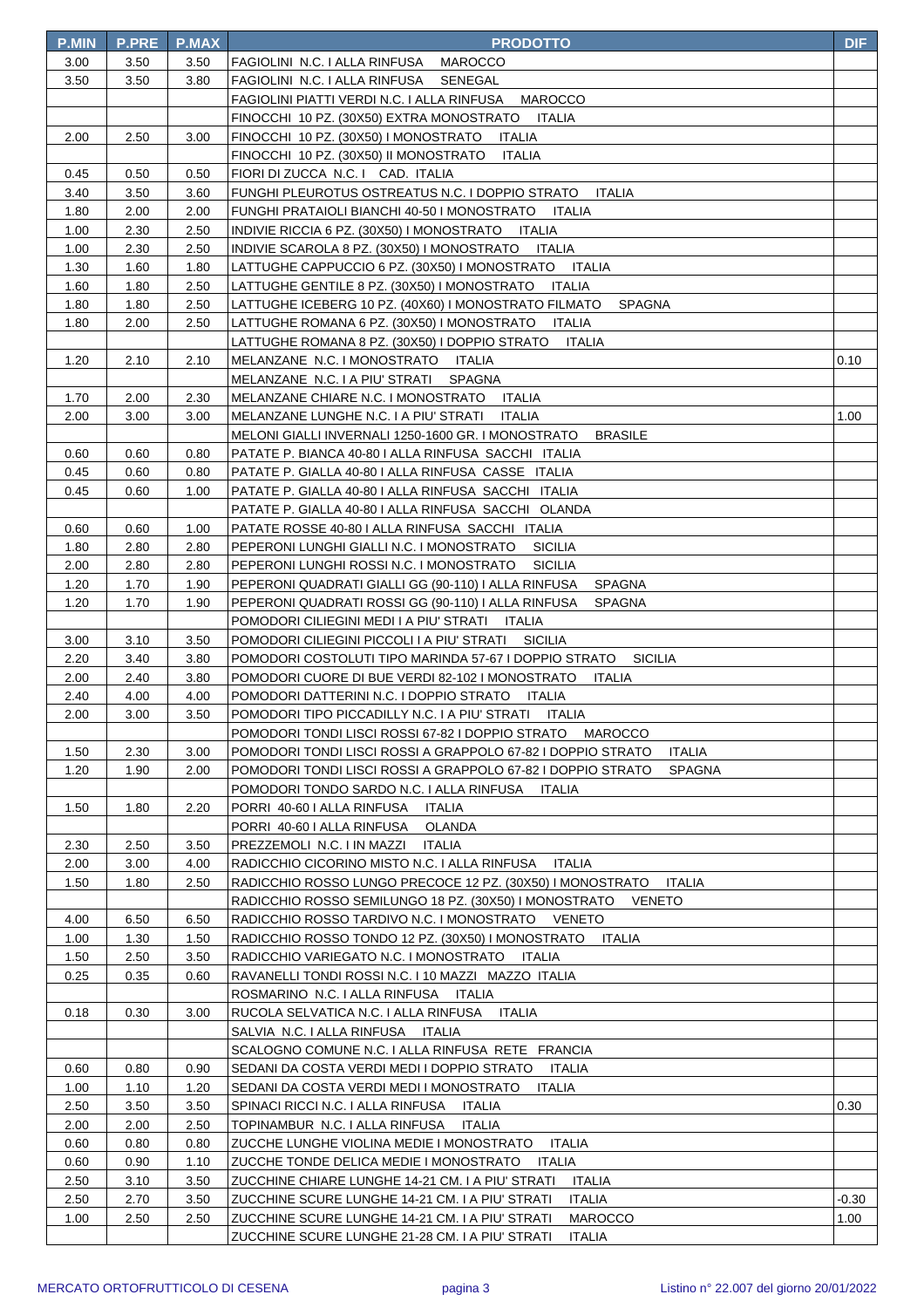| <b>P.MIN</b> | <b>P.PRE</b> | <b>P.MAX</b> | <b>PRODOTTO</b>                                                         | <b>DIF</b> |
|--------------|--------------|--------------|-------------------------------------------------------------------------|------------|
|              |              |              | ZUCCHINE SCURE LUNGHE 7-14 CM. I MONOSTRATO LAZIO                       |            |
|              |              |              | <b>PRODOTTI ESOTICI</b>                                                 |            |
|              |              |              | ANANAS GOLD 6 PZ. (40X60) I MONOSTRATO MATURAZIONE IN PIANTA COSTA RICA |            |
| 0.90         | 0.90         | 1.10         | ANANAS GOLD 7 PZ. (40X60) I MONOSTRATO COSTA RICA                       |            |
| 3.50         | 3.50         | 3.80         | ANANAS GOLD 7 PZ. (40X60) I MONOSTRATO VIA AEREA REPUBBLICA DOMINICANA  |            |
| 3.40         | 3.50         | 3.70         | AVOCADO 306-365 (12) I MONOSTRATO ISRAELE                               |            |
| 3.50         | 4.50         | 4.50         | AVOCADO HASS 306-365 (12) I MONOSTRATO PERU'                            |            |
| 0.80         | 0.80         | 1.00         | BANANE CAVENDISH N.C. I A PIU' STRATI AMERICA CENTRALE                  |            |
| 1.15         | 1.15         | 1.30         | BANANE CAVENDISH N.C. I A PIU' STRATI CHIQUITA AMERICA CENTRALE         |            |
| 4.00         | 5.00         | 7.00         | FRUTTO DELLA PASSIONE N.C. I ALLA RINFUSA COLOMBIA                      |            |
|              |              |              | LIME 53-56 I A PIU' STRATI BRASILE                                      |            |
| 1.75         | 2.50         | 3.00         | MANGHI 8 PZ. (30X40) I MONOSTRATO BRASILE                               |            |
| 9.50         | 10.00        | 10.00        | MANGHI 8 PZ. (30X40) I MONOSTRATO VIA AEREA PERU'                       |            |
|              |              |              | PAPAIA 6 PZ. I MONOSTRATO BRASILE                                       |            |
| 3.50         | 4.60         | 4.60         | PAPAIA FORMOSA 3 PZ. I MONOSTRATO BRASILE                               |            |
|              |              |              | ZENZERO N.C. I ALLA RINFUSA BRASILE                                     |            |
|              |              |              | ZENZERO N.C. I ALLA RINFUSA<br><b>CINA</b>                              |            |
|              |              |              | <b>PRODOTTI SECCHI</b>                                                  |            |
|              |              |              | ALBICOCCHE SECCHE MEDIE I ALLA RINFUSA TURCHIA                          |            |
| 14.00        | 14.00        | 15.00        | ANACARDI 180-210 I ALLA RINFUSA BRASILE                                 |            |
| 13.00        | 13.00        | 14.00        | ANACARDI 180-210 I ALLA RINFUSA VIETNAM                                 |            |
|              |              |              | EGITTO<br>ARACHIDI 7-9 FANCY ALLA RINFUSA                               |            |
|              |              |              | ARACHIDI 7-9 EXTRA FANCY ALLA RINFUSA ISRAELE                           |            |
|              |              |              | ARACHIDI 9-11 FANCY ALLA RINFUSA EGITTO                                 |            |
|              |              |              | CECI SECCHI 8+ I ALLA RINFUSA MESSICO                                   |            |
|              |              |              | CECI SECCHI N.C. I ALLA RINFUSA ITALIA                                  |            |
|              |              |              | DATTERI DEGLET NOUR N.C. I IN VASCHETTE TUNISIA                         |            |
|              |              |              | DATTERI MEDJOUL GIANT (23+ GR.) I ALLA RINFUSA ISRAELE                  |            |
|              |              |              | DATTERI MEDJOUL LARGE (18-23 GR.) I ALLA RINFUSA ISRAELE                |            |
|              |              |              | DATTERI MEDJOUL SUPER GIANT (26+GR.) I ALLA RINFUSA ISRAELE             |            |
|              |              |              | FAGIOLI SECCHI BORLOTTI CRANBERRY N.C. I ALLA RINFUSA SACCHETTI CANADA  |            |
|              |              |              | FAGIOLI SECCHI BORLOTTI LAMON N.C. I ALLA RINFUSA SACCHETTI ITALIA      |            |
|              |              |              | FAGIOLI SECCHI CANNELLINI N.C. I ALLA RINFUSA SACCHETTI ARGENTINA       |            |
|              |              |              | FAVE SECCHE N.C. I ALLA RINFUSA SACCHETTI SGUSCIATE EGITTO              |            |
|              |              |              | FICHI SECCHI N.C. I ALLA RINFUSA GRECIA                                 |            |
|              |              |              | FICHI SECCHI DOTTATO N.C. I ALLA RINFUSA<br>ITALIA                      |            |
|              |              |              | LENTICCHIE SECCHE COMUNI MEDIE I ALLA RINFUSA CANADA                    |            |
| 9.00         | 9.00         | 9.50         | MANDORLE 20-22 U.S. I ALLA RINFUSA SGUSCIATE CALIFORNIA                 |            |
|              |              |              | MANDORLE 22-24 EXTRA I ALLA RINFUSA SGUSCIATE CALIFORNIA                |            |
|              |              |              | MANDORLE N.C. I ALLA RINFUSA PELATE CALIFORNIA                          |            |
|              |              |              | NOCCIOLE N.C. I ALLA RINFUSA<br><b>FRANCIA</b>                          |            |
|              |              |              | NOCCIOLE N.C. I ALLA RINFUSA<br><b>ITALIA</b>                           |            |
| 1.20         | 1.20         | 1.50         | NOCI DI COCCO 12 PZ. (40X60) I ALLA RINFUSA<br>COSTA D'AVORIO           |            |
|              |              |              | NOCI FRANQUETTE 28-30 I ALLA RINFUSA<br><b>FRANCIA</b>                  |            |
|              |              |              | NOCI FRANQUETTE 30-32 I ALLA RINFUSA<br><b>FRANCIA</b>                  |            |
| 3.80         | 4.00         | 4.00         | NOCI FRANQUETTE 32-34 I ALLA RINFUSA<br><b>FRANCIA</b>                  |            |
| 4.20         | 4.50         | 4.50         | NOCI FRANQUETTE 34-36   ALLA RINFUSA<br><b>FRANCIA</b>                  |            |
| 5.00         | 5.50         | 6.30         | NOCI LARA 32-34 I ALLA RINFUSA<br><b>ITALIA</b>                         |            |
| 6.00         | 7.00         | 7.80         | <b>ITALIA</b><br>NOCI LARA 34-36 I ALLA RINFUSA                         |            |
|              |              |              | PINOLI CINESI N.C. I ALLA RINFUSA<br><b>CINA</b>                        |            |
|              |              |              | PINOLI COMUNI N.C. I ALLA RINFUSA<br>ITALIA                             |            |
|              |              |              | PINOLI COMUNI N.C. I ALLA RINFUSA<br>MEDITERRANEO                       |            |
| 13.50        | 14.00        | 14.00        | PISTACCHI 18-20 I ALLA RINFUSA CALIFORNIA                               |            |
|              |              |              | PISTACCHI N.C. I ALLA RINFUSA SGUSCIATI CALIFORNIA                      |            |
|              |              |              | PISTACCHI N.C. I ALLA RINFUSA SGUSCIATI IRAN                            |            |
|              |              |              | PRUGNE SECCHE 20-30/LB I ALLA RINFUSA FRANCIA                           |            |
|              |              |              | PRUGNE SECCHE 30-40/LB I ALLA RINFUSA DENOCCIOLATE FRANCIA              |            |
|              |              |              | UVA SECCA SULTANINA MEDIA I ALLA RINFUSA TURCHIA                        |            |